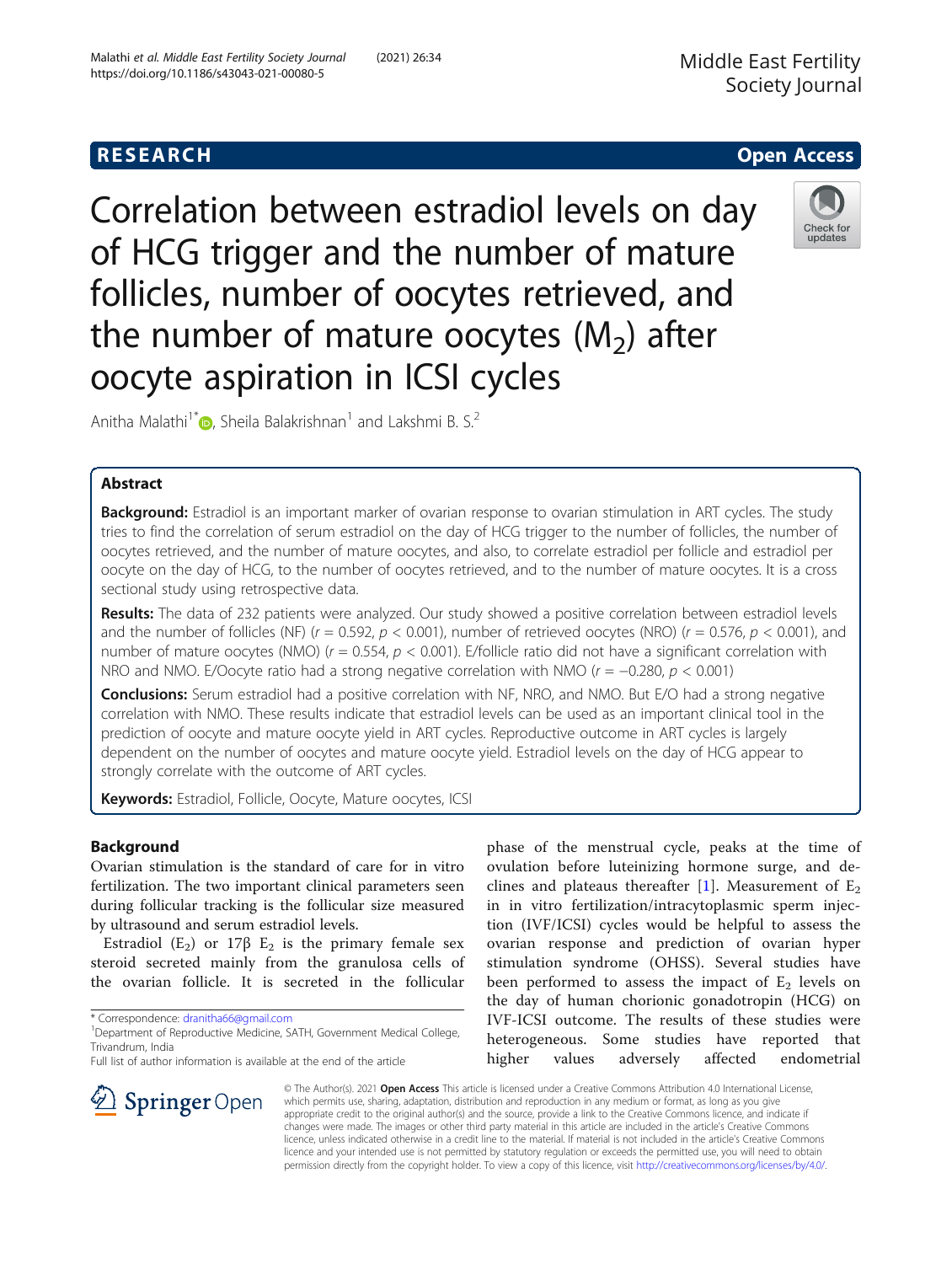| Age              | Ν   | Percentage |
|------------------|-----|------------|
| $\frac{1}{5}$ 30 | 80  | 34.5       |
| $30 - 35$        | 98  | 42.2       |
| 35-40            | 53  | 22.8       |
| > 40             |     | 0.4        |
| Total            | 232 | 100.0      |
|                  |     |            |

<span id="page-1-0"></span>Table 1 Age distribution of the study group

Table 3 Estradiol levels of the study group

| Frequency | Percentage |
|-----------|------------|
| 21        | 91         |
| 36        | 155        |
| 78        | 33.6       |
| 97        | 41.8       |
|           |            |

receptivity, whereas other studies showed no significant effect  $[2-5]$  $[2-5]$  $[2-5]$  $[2-5]$  $[2-5]$ . Higher  $E_2$  level on the day of HCG was found to have a positive impact on embryo quality, but extremely high levels were found to affect embryo quality, implantation, and pregnancy [[5,](#page-8-0) [6](#page-8-0)]. Medium levels of  $E_2$  exposure during ovarian stimulation were found to have significantly higher number of pregnancies than low and high  $E_2$  groups [\[7](#page-8-0)]. This probably attributes to the higher pregnancy rates reported after frozen-embryo transfer (FET) compared to fresh ET due to lower exposure to hormones, such as  $E_2$  [[8\]](#page-8-0).

The present study was designed to study the following outcomes:

- 1) To find the correlation between estradiol levels on the day of HCG trigger and the number of mature follicles (NF), the number of oocytes retrieved (NRO), and the number of mature oocytes  $M<sub>2</sub>$  (NMO) after oocyte aspiration in ICSI cycles
- 2) To find the correlation of estradiol/follicle  $(E_2/fol)$ ratio (defined as estradiol levels  $(E_2)$  level per mature follicle  $> 14$  mm), to the number of oocytes

Table 2 Frequency distribution of the study group according to BMI, AMH, and AFC,  $N = 232$ 

| <b>Variables</b> |                                          | Frequency | Percentage |
|------------------|------------------------------------------|-----------|------------|
| BMI              | Under weight $(< 18.5 \text{ kg/m}^2)$ 7 |           | 3          |
|                  | Normal (18.5-24.9 kg/m <sup>2</sup> )    | 139       | 59.9       |
|                  | Over weight $(25-29.9 \text{ kg/m}^2)$   | 73        | 31.5       |
|                  | Obese ( $>$ 30 kg/m <sup>2</sup> )       | 13        | 5.6        |
|                  | AMH (pmol/L) Very low $(< 2.2)$          | 41        | 17.7       |
|                  | Low (2.2-15.7)                           | 137       | 59.1       |
|                  | Satisfactory (15.7-28.6)                 | 25        | 10.8       |
|                  | Optimal (28.6-48.5)                      | 17        | 7.3        |
|                  | Very high (> 48.5)                       | 12        | 5.2        |
| AFC.             | < 5                                      | 9         | 5.2        |
|                  | $5 - 14$                                 | 121       | 52.2       |
|                  | $15 - 24$                                | 73        | 31.5       |
|                  | > 25                                     | 29        | 12.5       |

retrieved (NRO), and to the number of mature oocytes (NMO)

3) To find the correlation of estradiol/oocyte  $(E_2/O)$ ratio (defined as estradiol level per oocyte retrieved) to the number of mature oocytes (NMO)

## **Methods**

## Study population

It was a cross-sectional study using retrospective data of infertile couples who underwent intracytoplasmic sperm injection (ICSI) in the ART clinic at Medical College, Trivandrum, during the period January 2014 to October 2016. The data of all patients who underwent ICSI during this period were analyzed. The cycles were long agonist cycles or antagonist cycles. Women, whose estradiol levels were not recorded, were excluded from the study.

Sample size was calculated using n Master version 2.0 with a power of 80% and significance level of 5%, and the sample size was calculated as 188.

There were 232 cases of ICSI during the study period from January 2014-October 2016. All cases were taken for analysis. The data of all patients were collected from case records. The quantitative variables are summarized in mean and standard deviation (SD). Qualitative variables are in proportion. Correlation was found by Spearman correlation, and coefficient  $P$  value  $< 0.05$  is taken as statistically significant.

Ovarian stimulation was performed using long agonist protocol or antagonist protocol, individualized depending on the patient characteristics. Combined oral contraceptive pill (OCP) was started in the previous cycle and

| Table 4 Ratio of follicle, oocyte, and mature oocyte with |  |  |  |  |
|-----------------------------------------------------------|--|--|--|--|
| estradiol according to estradiol levels                   |  |  |  |  |

| <b>Estradiol</b><br>(pq/ml) | N  |         | <b>Estradiol-</b><br>follicle ratio |         | <b>Estradiol-</b><br>oocyte ratio |         | <b>Estradiol-mature</b><br>oocyte ratio |  |  |
|-----------------------------|----|---------|-------------------------------------|---------|-----------------------------------|---------|-----------------------------------------|--|--|
|                             |    | Mean    | SD                                  | Mean    | SD                                | Mean    | SD                                      |  |  |
| < 1000                      | 21 | 3391    | 220.5                               | 280.7   | 2416                              | 367.9   | 273.8                                   |  |  |
| 1000-2000                   | 36 | 348.2   | 307.0                               | 298.9   | 2157                              | 390.8   | 306.1                                   |  |  |
| 2000-4000                   | 78 | 3972    | 200.0                               | 3696    | 2315                              | 525.3   | 526.4                                   |  |  |
| 4000<br>$\geq$              | 97 | 6386    | 386.7                               | 587.1   | 413.9                             | 7789    | 524.4                                   |  |  |
| $P$ value                   |    | < 0.001 |                                     | < 0.001 |                                   | < 0.001 |                                         |  |  |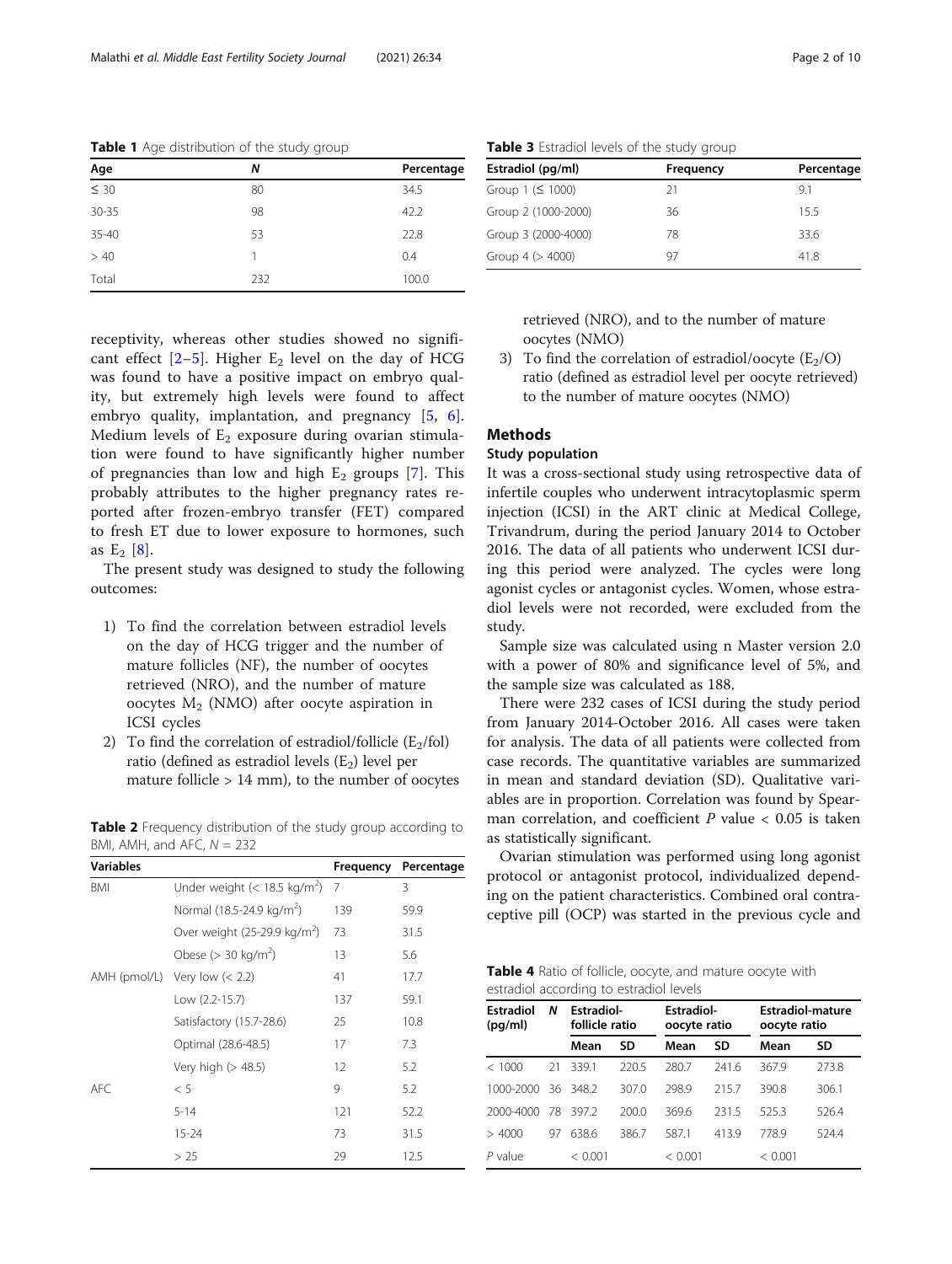<span id="page-2-0"></span>Table 5 Mean and standard deviation of follicles, oocytes retrieved, and mature oocytes according to age

| Age       | Ν  | <b>Follicles</b> |      |       | Oocytes retrieved | Mature oocytes |      |  |
|-----------|----|------------------|------|-------|-------------------|----------------|------|--|
|           |    | Mean             | SD   | Mean  | SD                | Mean           | SD   |  |
| $\leq 30$ | 80 | 10.88            | 594  | 1239  | 6.60              | 9.70           | 5.85 |  |
| $30 - 35$ | 98 | 10.05            | 593  | 10.86 | 6.01              | 8.64           | 5.51 |  |
| > 35      | 54 | 796              | 4.98 | 9.61  | 6.45              | 746            | 5.43 |  |
| р         |    | 0.015            |      | 0.041 |                   | 0.078          |      |  |

given for a period of 2 weeks. A washout period of 7 days was given before starting gonadotrophins. In long agonist protocol, leuprolide acetate 3.75 mg depot was given 4 days prior to stopping OC pills. In antagonist protocol, OCPs were administered for 2 weeks and a washout period of 5 days. The gonadotropins used were mainly recombinant follicle-stimulating hormone (FSH). Human menopausal gonadotropin (HMG) was added from day 1 or later in case of expected poor response, poor initial response, or tardy follicular growth. The doses of gonadotropins were decided according to the individual patient characteristics, in both the protocols.

Follicular study was done by transvaginal ultrasound with 8 MHz probe, starting from day 5 of ovarian stimulation and every day thereafter. In antagonist protocol, ganirelix (Orgalutran) 0.25 mg was administered by flexible regime, when lead follicle reached 14 mm. Ovulation was triggered by 250 mcg of recombinant HCG when at least 3 follicles reached ≥ 17 mm. Serum  $E_2$  was estimated by chemiluminescence assay, on the morning of the day of ovulation trigger. Oocyte retrieval was performed after 34–35 h of ovulation trigger. ICSI was done on the mature oocytes  $(M_2)$  recovered, within 2-4 h of retrieval.

The study subjects were divided into five groups based on the serum  $E_2$  level on the day of ovulation trigger.

Group 1—< 1000 pg/ml; Group 2—1000.1–2000 pg/ ml; Group 3—2000.1–3000 pg/ml;

Group 4—3000.1–4000 pg/ml; Group 5—> 4000 pg/ ml

The relationship of demographic parameters such as age, body mass index (BMI), AMH levels (anti-Mullerian

Table 6 Mean and SD of estradiol in different age groups

| Age         | Ν   | Estradiol (pg/ml) |        | p     |
|-------------|-----|-------------------|--------|-------|
| in<br>years |     | Mean              | SD     |       |
| $\leq 30$   | 80  | 4893.5            | 3660.3 | 0.021 |
| $31 - 35$   | 98  | 4124.4            | 2930.6 |       |
| > 35        | 54  | 3385.7            | 2316.9 |       |
| Total       | 232 | 4217.7            | 3121.5 |       |

Table 7 Mean and standard deviation of follicles, oocytes retrieved, and mature oocytes according to BMI of the study group

| BMI            | Ν   | <b>Follicles</b> |      | Oocytes retrieved Mature oocytes |      |       |      |
|----------------|-----|------------------|------|----------------------------------|------|-------|------|
|                |     | Mean SD          |      | Mean                             | SD   | Mean  | SD   |
| Under weight 7 |     | 12.57            | 9.14 | -12.14                           | 5.43 | 10.00 | 3.96 |
| Normal         | 139 | 9.55             | 5.76 | -1059                            | 6.44 | 8.30  | 5.64 |
| Over weight    | 73  | 9.82             | 5.69 | -11.89                           | 6.64 | 951   | 6.07 |
| Obese          | 13  | 1177             | 4.83 | 1146                             | 4.47 | 8.31  | 3.55 |
| $p$ value      |     | 0.344            |      | 0.527                            |      | 0.459 |      |

hormone), and AFC (antral follicle count) with the estradiol values on day of HCG, number of mature follicles (NFO), number of oocytes retrieved (NRO), and the number of mature oocytes (NMO) were analyzed. The outcome parameters, viz., NRO and NMO oocytes were compared among these five groups. The correlation of estradiol/follicle  $(E_2$ /fol) ratio and the estradiol/oocyte ratio  $(E_2/O)$  with the NRO and NMO were also analyzed.

### Results

Data of 232 patients who underwent ICSI during the study period was analyzed. The demographic parameters were analyzed and then their relationship with estradiol levels.

Ninety-eight women belonged to the age group of 30- 35 years (42.2%) as shown in Table [1](#page-1-0).

One hundred thirty-nine patients (55.9%) had normal BMI. Thirteen (5.6%) were obese. Forty-one patients  $(17.7%)$  had very low AMH < 2.2 pmol/L, while 5.2% had very high AMH. Nine patients (5.2%) had very low AFC of < 5 and 12.5% had very high AFC (Table [2](#page-1-0)).

Twenty-one patients in the study (9.1%) had estradiol values  $\leq$  1000 pg/ml. Thirty-six patients (15.5%) belonged to group 2 (1000-2000 pg/ml). Seventy-eight patients  $(33.6%)$  had  $E_2$  values between 2000 and 4000

Table 8 Mean and standard deviation of follicles, oocytes retrieved, and mature oocytes according to the AMH levels of the study group

| <b>AMH</b>   | N   | <b>Follicles</b> |      |         | Oocytes retrieved | <b>Mature oocytes</b> |      |
|--------------|-----|------------------|------|---------|-------------------|-----------------------|------|
| (pmol/L)     |     | Mean             | SD   | Mean    | <b>SD</b>         | Mean                  | SD   |
| Very low     | 41  | 5.93             | 4.54 | 7.07    | 5.48              | 5.88                  | 5.08 |
| l ow         | 137 | 10.79            | 6.01 | 1201    | 6.47              | 9.42                  | 5.65 |
| Satisfactory | 25  | 9.00             | 5.01 | 10.08   | 5.63              | 7.60                  | 5.27 |
| Optimal      | 17  | 9.88             | 3.31 | 10.88   | 4.39              | 8.24                  | 4.06 |
| Very high    | 12  | 14.25            | 5.08 | 16.83   | 4.61              | 13.75                 | 5.51 |
| $P$ value    |     | < 0.001          |      | < 0.001 |                   | < 0.001               |      |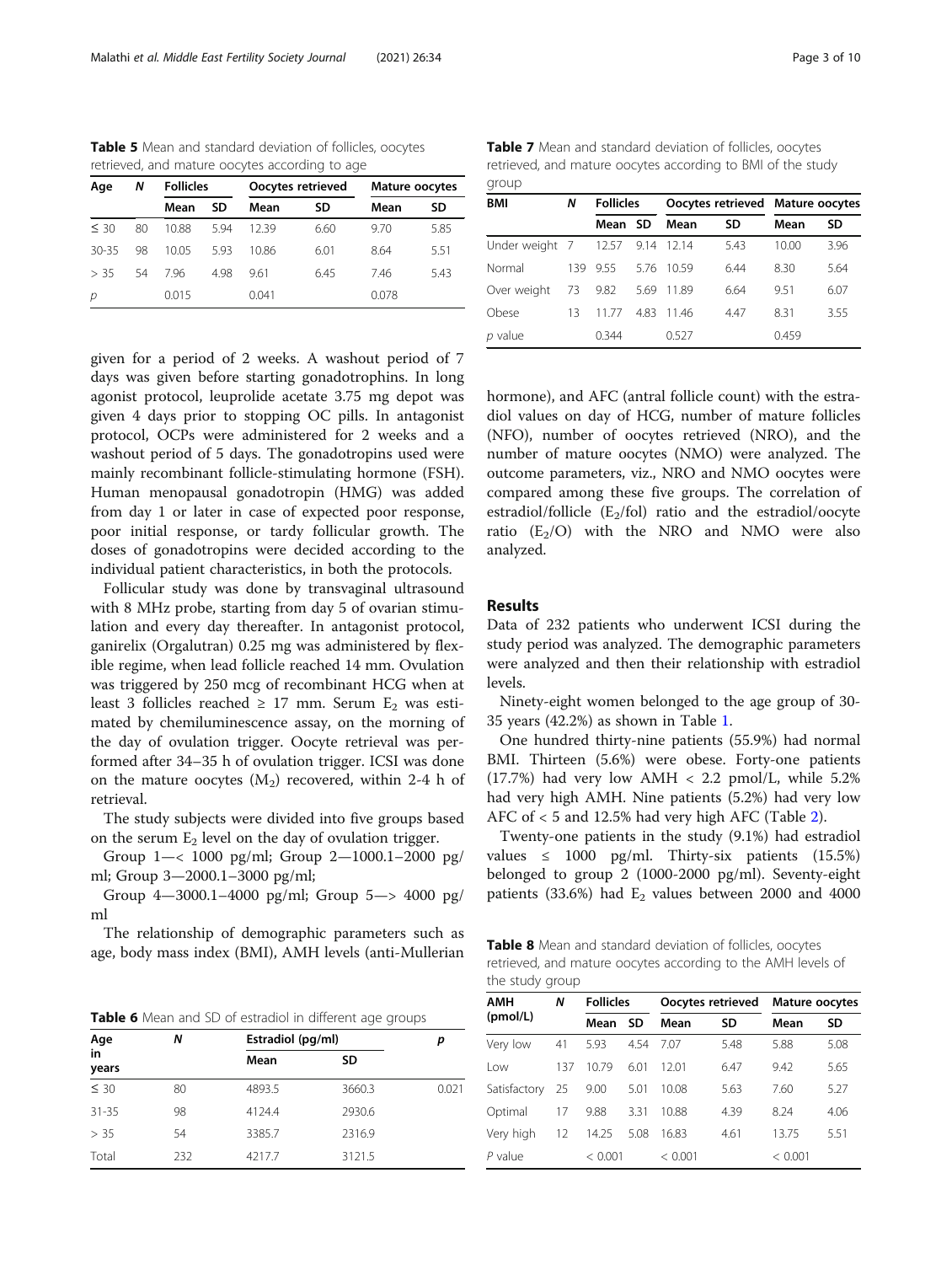Table 9 Mean and SD of estradiol levels according to AMH levels

| AMH          | Ν   | Estradiol (pg/ml) |        | р     |
|--------------|-----|-------------------|--------|-------|
| (pmol/L)     |     | Mean              | SD     |       |
| Very low     | 41  | 2790.7            | 2386.3 | 0.002 |
| Low          | 137 | 4356.5            | 2738.9 |       |
| Satisfactory | 25  | 4916.4            | 4021.0 |       |
| Optimal      | 17  | 3957.2            | 3537.7 |       |
| Very high    | 12  | 6421.6            | 4831.3 |       |
| Total        | 232 | 4217.7            | 3121.5 |       |

Table 11 Mean and SD of estradiol levels according to AFC levels

| <b>AFC</b> | Ν   | Estradiol (pg/ml) | р      |         |
|------------|-----|-------------------|--------|---------|
|            |     | Mean              | SD     |         |
| < 5        | 9   | 1804.6            | 1094.5 | < 0.001 |
| $5 - 14$   | 121 | 3402.7            | 2319.2 |         |
| $15 - 24$  | 73  | 5181.8            | 3482.4 |         |
| > 25       | 29  | 5940.0            | 3946.0 |         |
| Total      | 232 | 4217.7            | 3121.5 |         |

pg/ml. Ninety-seven (41.8%) had very high  $E_2$  values above 4000 pg/ml as shown in Table [3](#page-1-0).

Table [4](#page-1-0) shows the significant relation of estradiol values with E<sub>2</sub>/follicle, E<sub>2</sub>/oocyte, and E<sub>2</sub>/M<sub>2</sub> ratios. As the estradiol values increased, all the above ratios increased ( $p < 0.001$ ).

As age increased the mean of the number of follicles, oocytes and mature oocytes decreased, indicating that age is an important ovarian reserve marker (Table [5](#page-2-0)). However, the relation of age with mature oocytes was not found to be significant. Consequent to this, as age increased the mean estradiol values also decreased (Table [6\)](#page-2-0) indicating diminishing reserves ( $p = 0.021$ ).

As weight increased, there was a drop in the number of mature oocytes, though not statistically significant, pointing to an adverse reproductive outcome in obese patients (Table [7\)](#page-2-0).

AMH had a significant positive relation with number of follicles, oocytes, and mature oocytes (Table [8](#page-2-0)). Very low AMH was associated with significantly reduced follicles, oocytes, and mature follicles and vice versa. Very high AMH was significantly associated with very high estradiol values and vice versa, thus a predictive value for OHSS in hyper responders (Table 9).

AFC again showed a significant positive relation ( $p <$ 0.001) with NFO, NRO, and NMO. This highlights the significance of AFC as an important determinant of oocyte and mature oocyte yield in ART (Table 10). As

Table 10 Summary measures of follicles, oocytes retrieved, and mature oocytes according to the AFC levels of the study group

| <b>AFC</b><br>Ν |     | <b>Follicles</b> |      |         | Oocytes retrieved | <b>Mature oocytes</b> |      |
|-----------------|-----|------------------|------|---------|-------------------|-----------------------|------|
|                 |     | Mean             | SD   | Mean    | SD                | Mean                  | SD   |
| < 5             | 9   | 3.56             | 2.01 | 3.67    | 1.94              | 2.89                  | 1.17 |
| $5 - 14$        | 121 | 777              | 4.66 | 9.05    | 5.30              | 6.82                  | 4.59 |
| $15 - 24$       | 73  | 12.49            | 5.28 | 1392    | 5.81              | 11.08                 | 5.19 |
| $\geq$ 25       | 29  | 13.83            | 6.81 | 14.83   | 751               | 12.62                 | 6.80 |
| $P$ value       |     | < 0.001          |      | < 0.001 |                   | < 0.001               |      |

AFC increased the mean of estradiol values increased, which was found to be significant as shown in Table 11.

As estradiol levels increased the number of follicles, oocytes retrieved, and mature follicles increased, which was statistically significant ( $p < 0.001$ ) (Table 12).

## Correlation

Since normality assumption was not satisfied, Spearman correlation coefficient was used for finding the correlation between estradiol  $(E_2)$  values and the NFO, NRO, and NMO (Table [13](#page-4-0)). The analysis showed that there was a strong positive correlation between  $E_2$  levels and the said parameters. No. of follicles ( $r = 0.592$ ,  $p <$ 0.001); no. of oocytes ( $r = 0.576$ ,  $p < 0.001$ ); no. of mature oocytes ( $r = 0.554$ ,  $p < 0.001$ ). As the estradiol level increased, all the other said variables significantly increased, indicating the prognostic predictive value of estradiol (Figs. [1,](#page-4-0) [2,](#page-5-0) [3\)](#page-5-0).

 $E_2$ /follicle ratio and  $E_2$ /oocyte ratios were analyzed in relation to NRO and NMO (Table [14](#page-6-0)).  $E_2$ /follicle ratio had a negative correlation with NRO and NMO, but was not statistically significant (Figs. [4](#page-6-0), [5](#page-7-0)).

On the other hand,  $E_2/oocyte$  had a very significant negative correlation with the number of mature oocytes  $(p < 0.001)$  (Fig. [6\)](#page-7-0) (Table [15\)](#page-8-0).

## **Discussion**

The number and quality of oocytes and embryos are important determinants of success of any ART cycle. Serum estradiol as a factor affecting these parameters

Table 12 Mean and SD of follicles, oocytes retrieved, and mature oocytes according to estradiol levels

| <b>Estradiol</b><br>(pq/ml) | N  | <b>Follicles</b> |           | Oocytes retrieved |      | Mature oocytes |      |
|-----------------------------|----|------------------|-----------|-------------------|------|----------------|------|
|                             |    | Mean             | <b>SD</b> | Mean              | SD   | Mean           | SD   |
| < 1000                      | 21 | 343              | 3.04      | 452               | 4.49 | 3.38           | 3.51 |
| 1000-2000                   | 36 | 661              | 347       | 731               | 3.61 | 5.47           | 3.43 |
| 2000-4000                   | 78 | 892              | 440       | 10 23             | 5.03 | 8.10           | 4.58 |
| >4000                       | 97 | 1319             | 5.87      | 14.62             | 6.38 | 11.61          | 5.84 |
| $p$ value                   |    | < 0.001          |           | < 0.001           |      | < 0.001        |      |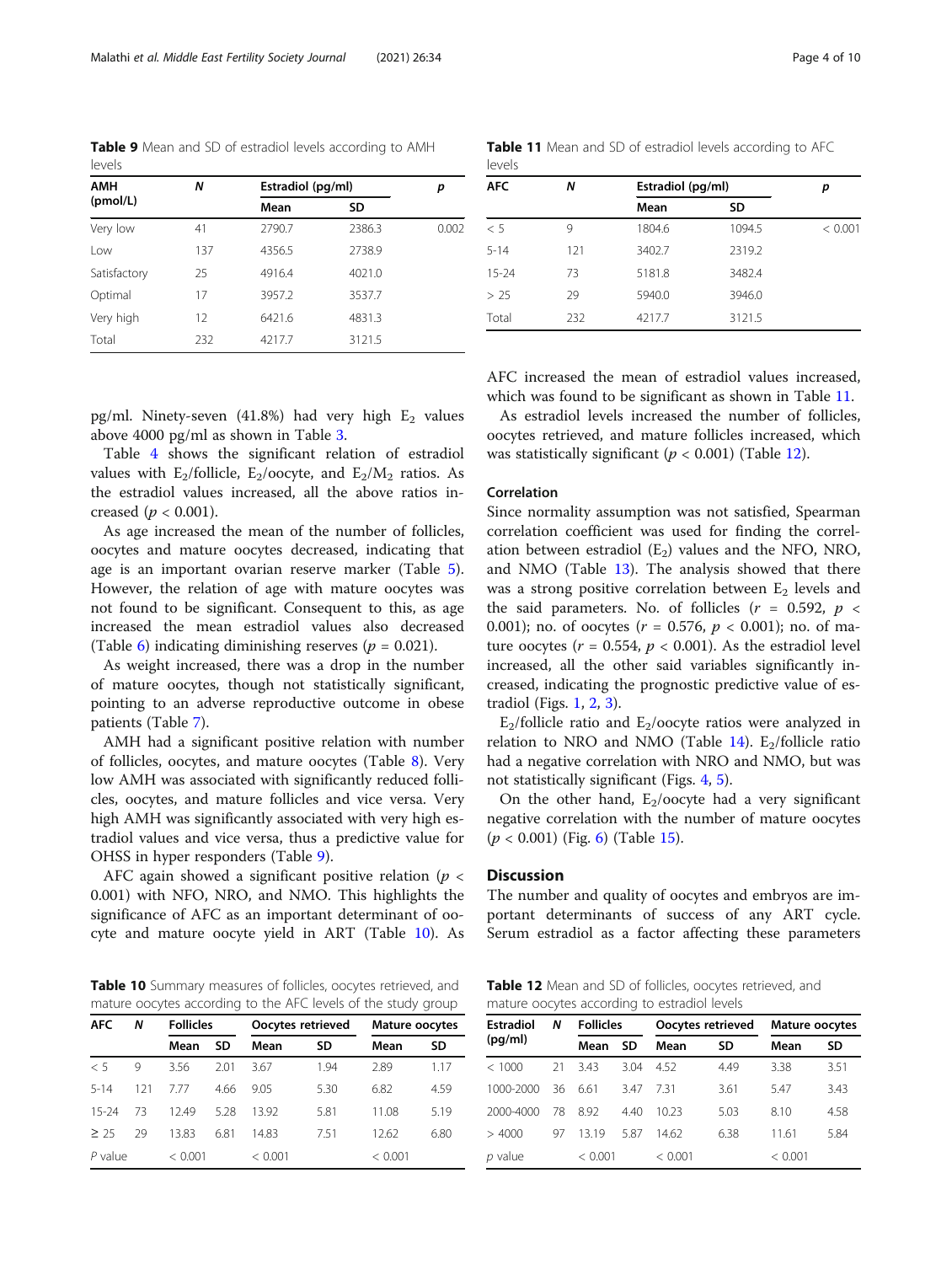<span id="page-4-0"></span>Table 13 Correlation of estradiol with follicles, oocytes, and mature oocytes

| Correlation of estradiol with | Spearman correlation coefficient |         |
|-------------------------------|----------------------------------|---------|
| No of follicles               | .592                             | < 0.001 |
| Number of oocytes retrieved   | .576                             | < 0.001 |
| Number of mature oocytes      | .554                             | < 0.001 |

has been studied and published in few instances, with conflicting results. In this study, we tried to find a correlation between the serum estradiol levels on day of trigger with mature follicles, oocytes, and mature follicles, with the aim of finding out whether estradiol levels can be a clinical tool is assessing oocyte and mature oocyte yield.

Age had a negative relation with the number of follicles ( $p = 0.015$ ) and number of oocytes retrieved ( $p$ = 0.041) (Table [5\)](#page-2-0). Similarly, age had a significant negative correlation with estradiol values ( $p = 0.021$ ) (Table [6\)](#page-2-0), both indicating diminished ovarian reserves with aging. Similar finding was seen in the study by Vaughan et al. [\[9](#page-9-0)], where  $E_2$  levels on day of HCG was found to be inversely proportional to patient's age and the quantity of oocytes retrieved also declined. As maternal age increased, a linear increase in E/O ratio was observed since the number of oocytes retrieved declined. A simple estradiol level measured on day of HCG would not have brought out this finding. Study by Kara et al. [\[10](#page-9-0)] also showed NRO higher in age group < 36 years, so as also pregnancy. Mitwally et al. [\[7](#page-8-0)] commented in their study that women above 35 years are more vulnerable to high  $E<sub>2</sub>$  levels; and also had significantly lower pregnancy rates. The negative correlation started at lower  $E_2$ levels in women above 35 years.

Obesity was associated with decreased number of mature oocytes in the present study, though not statistically significant (Table [7](#page-2-0)). This was similar to the observation in the study by Siddhartha et al. [[11\]](#page-9-0), where overweight women with BMI > 26 kg/m<sup>2</sup> had significantly decreased  $E_2$  values on day of HCG. AMH had a very significant positive relation with the number of follicles, number of oocytes, and the number of mature follicles ( $p < 0.001$ ). It also has a strong positive relation with the estradiol values on day of HCG ( $p = 0.002$ ). AFC, the other parameter analyzed had a very strong positive relation with all the three parameters—number of follicles, oocytes, and mature oocytes ( $p < 0.001$ ), also, with the estradiol values ( $p < 0.001$ ).

#### Estradiol vs NF, NRO, NMO

As estradiol increased, estradiol per follicle, oocyte, and mature oocyte increased. As estradiol increased, there was a significant increase in the number of follicles—NF ( $p < 0.001$ ), number of oocytes retrieved—NRO ( $p <$ 0.001), and the number of mature oocytes—NMO ( $p <$ 0.001). Similar findings were noted in the study by Xin Li et al. [[12](#page-9-0)], where NRO, NMO, and CPR increased as  $E_2$  level increased. But beyond a level of 5000 pg/ml, all these decreased. Their study revealed that  $E_2$  levels < 1000 pg/ml and  $> 5000$  pg/ml had a negative impact on IVF outcome.

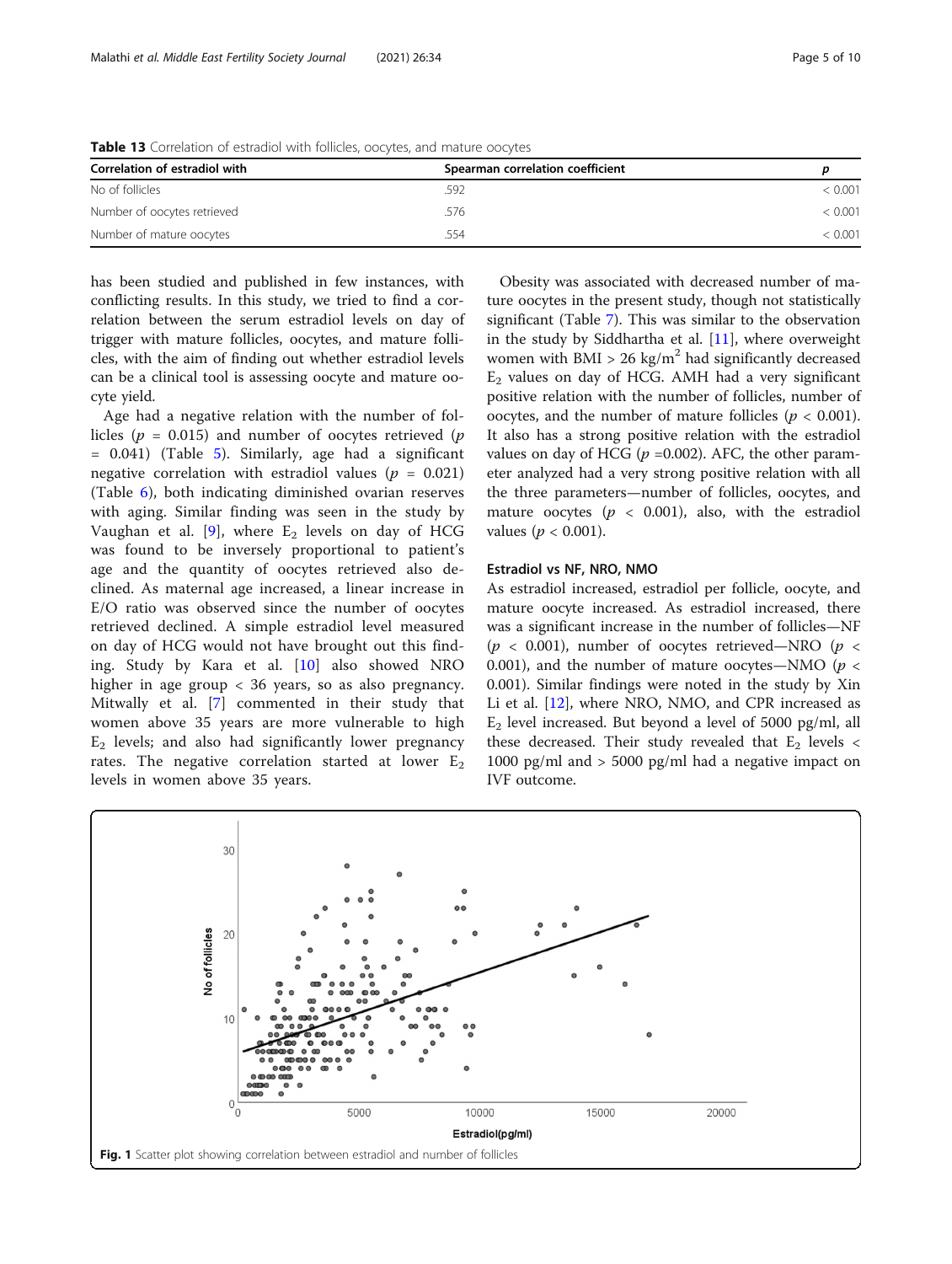<span id="page-5-0"></span>

Erzincan et al. [\[13](#page-9-0)] also made similar observations in their study, where the NRO increased parallel to  $E_2$ levels, with no significant differences in clinical pregnancy rates (CPR) between various  $E_2$  levels. In the study by Siddharth et al. [\[11\]](#page-9-0), the NRO and NMO were highest when estradiol was > 4000 pg/ml, as in the present study. CPR was highest in the group with estradiol between 3000 and 4000 pg/ml, suggesting that very high levels of estradiol may be detrimental for implantation. Reduced implantation and pregnancy rates when  $E_2$  > 90th centile was shown in the study by Arslan et al. [\[4](#page-8-0)], even when the NRO, NMO, and embryo scores were similar in various  $E_2$  groups. Similar positive correlation of  $E_2$  levels with NRO, NMO was noted in the study by Mittal et al. [\[14](#page-9-0)] also. The study by Kara et al. [\[10](#page-9-0)] also mirrored similar results with NRO parallel to  $E_2$  levels, maximum at > 4000 pg/ml. The findings of Anifandis et al.  $[6]$  $[6]$  observed that very low and very high  $E_2$  levels on day of HCG yielded very low and very high number of oocytes respectively, again suggesting a linear correlation. The study by Yu Ng EH et al. [[3\]](#page-8-0) concluded that high E2 levels in IVF cycles adversely affected

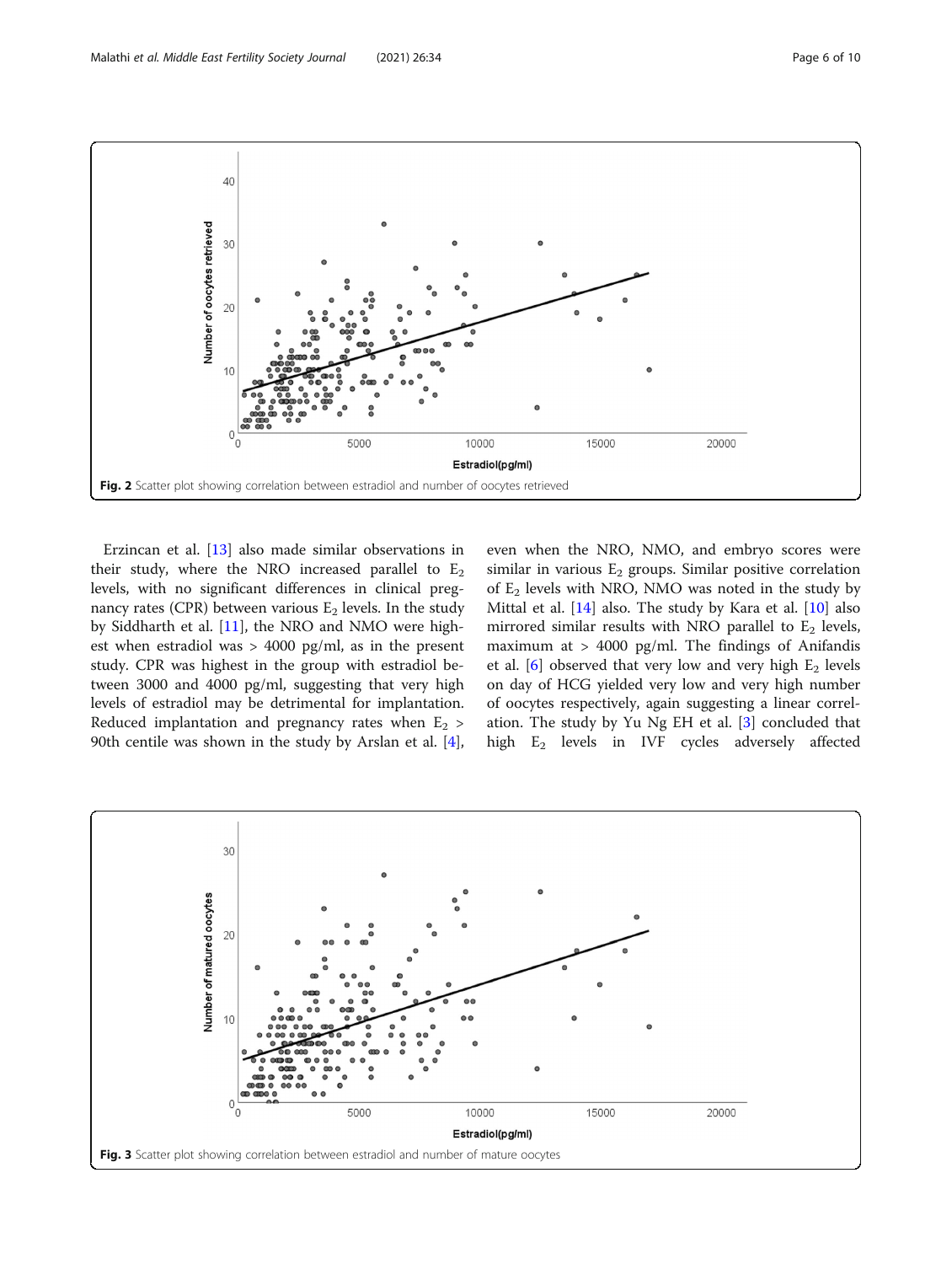| Correlation                                               | Spearman correlation coefficient |         |
|-----------------------------------------------------------|----------------------------------|---------|
| Estradiol follicle ratio with number of oocytes retrieved | $-0.030$                         | 0.659   |
| Estradiol follicle ratio with number of mature oocytes    | $-0.074$                         | 0.259   |
| Estradiol oocyte ratio with number of mature oocytes      | $-0.280$                         | < 0.001 |

<span id="page-6-0"></span>Table 14 Correlation of estradiol follicle ratio with number of oocytes retrieved, estradiol follicle ratio with number of mature oocytes, and estradiol oocyte ratio with number of mature oocytes

implantation and pregnancy rates. They observed that embryo quality was unaffected by E2 levels and it was the adverse endometrial milieu associated with very high  $E<sub>2</sub>$  levels that affected implantation. Frozen thawed embryos from same cycle implanted well. Almost similar observation was made by Kolibianakis et al. [[2](#page-8-0)] who observed that high  $E_2$  adversely affects endometrium and therefore implantation, but had little impact on  $M<sub>2</sub>$  oocytes and embryo quality.

However, a systematic review by Kosmas et al. [[15](#page-9-0)] did not find any high-quality evidence to support or deny the value of  $E_2$  on day of HCG administration for IVF outcome. They found no positive correlation on retrospective evaluation of studies.

The finding by Kyrou et al. [[5\]](#page-8-0) was similar to that by Yu Ng et al. [\[3](#page-8-0)], the NRO, NMO, and good quality embryos increased with  $E<sub>2</sub>$ , but not pregnancy, probably due to the deleterious effect on endometrial receptivity. The results of the study by Mitwally et al. [\[7](#page-8-0)] mirrored that by Anifandis [\[6](#page-8-0)]. They found that cycles with low and high  $AUC-E_2$  values had significantly lower pregnancy rates particularly if the patient was > 35years. The study inferred that women above 35 years of age are more vulnerable to high  $E_2$  levels. Present study did not include the reproductive outcome. NRO and NMO increased parallel to estradiol levels as was found in the many of the mentioned studies.

The ESHRE guidelines for ovarian stimulation state that the addition of estradiol measurements to ultrasound monitoring was neither found superior to ultrasound monitoring alone nor does it recommend the timing of final oocyte maturation trigger based on estradiol or estradiol/follicle ratio as it was not found superior in terms of efficacy and safety than ultrasound monitoring alone  $[16]$  $[16]$  $[16]$ . The present study found that as estradiol values increased, you could expect more oocytes and mature oocytes, in turn leading to a probably better ART outcome. So also as estradiol/oocyte increased, the outcome in terms of mature oocytes was poor. The present study aimed at predicting ART outcomes in term of oocyte and mature oocyte yield rather than using estradiol values as means of follicular monitoring during ART stimulation.

### E2/follicle vs NRO and NMO

 $E<sub>2</sub>/\text{follicle}$  was not found to have a significant correlation with the NRO and NMO in the present study. In the study by Mittal et al. [\[14](#page-9-0)], however, a positive correlation

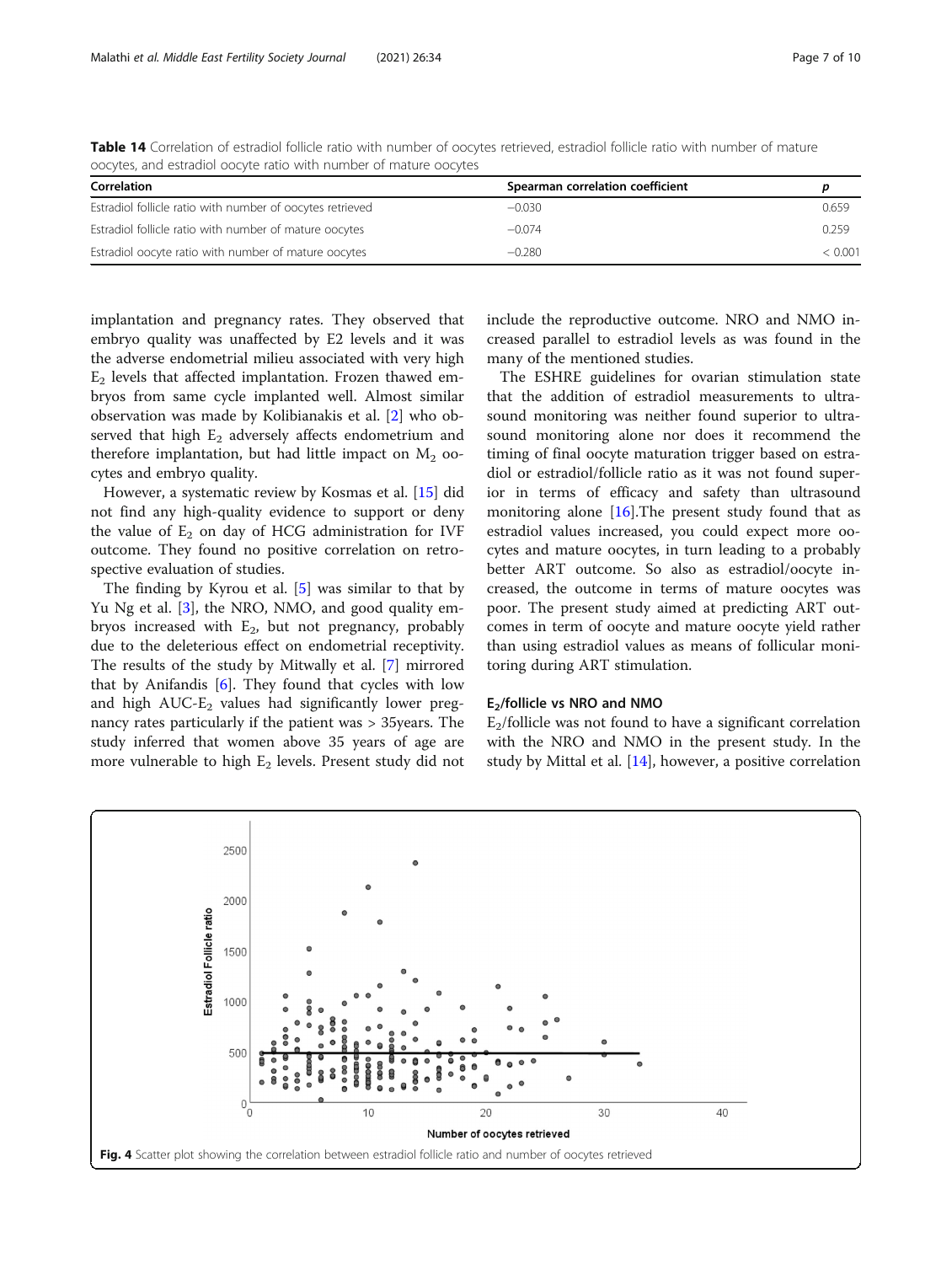<span id="page-7-0"></span>

was seen between  $E_2$ /fol and NRO NMO, fertilized oocytes, and embryo quality. Study by Ozdegirmenci et al. [[17\]](#page-9-0) also showed that  $E_2$ /follicle correlated positively with NRO, NMO.

## E/O vs NMO

Study showed  $E_2/O$  had a strong negative correlation with the NMO ( $p$  value < 0.001). This was observed in many other studies as well, suggesting that raised E2 per oocyte is probably linked with maturation of oocytes. In the study by Vaughan et al. [\[9](#page-9-0)], NMO was found to be lowest with  $E_2/O < 250$  and was highest when the E/O was > 2000. CPR was highest when  $E_2/O$  ratio was in

the range 250-750 but declined as the ratio increased. Lowest fertilization rates were measured at extremes of ratio (< 250 and > 2000) reflecting negative impact of increasing E/O on reproductive outcome. A negative correlation between  $E_2/O$  and NMO and number of fertilized oocytes was also found in the study by Ozde-girmenci et al. [[17\]](#page-9-0). They concluded that while  $E_2$ /follicle had a positive correlation with NRO, NMO, and fertilized oocytes, but  $E_2/O$  adversely affects these parameters. Mittal et al. [[16\]](#page-9-0) showed a similar negative correlation of  $E_2/O$  and NRO, NMO commenting on the probable negative effect of high  $E_2$  levels on maturation of oocytes.

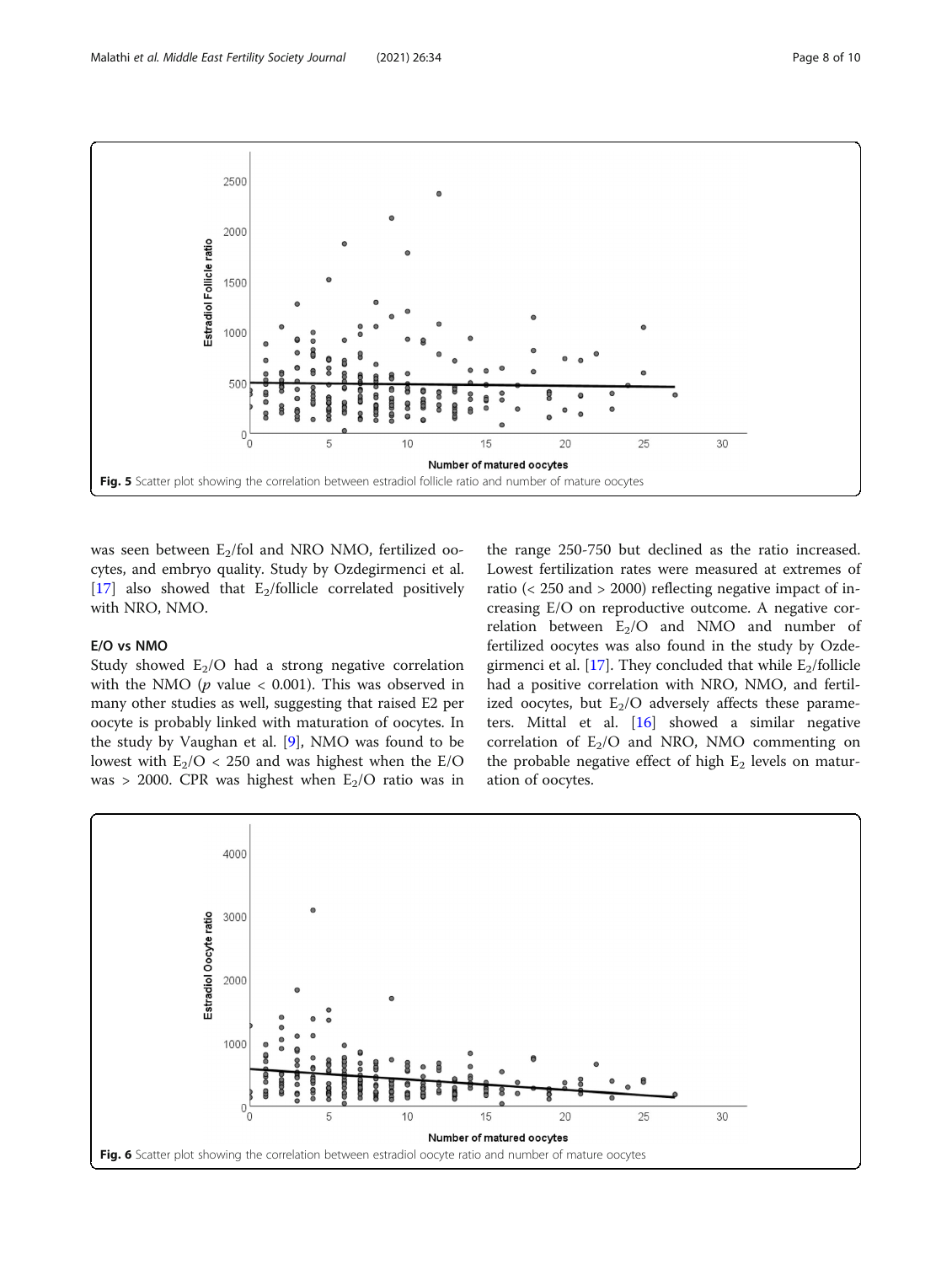| $E_2$ /<br>oocyte<br>ratio | N   | Number of mature oocytes | р         |       |
|----------------------------|-----|--------------------------|-----------|-------|
|                            |     | Mean                     | <b>SD</b> |       |
| $\leq 200$                 | 42  | 10.2                     | 6.4       | 0.001 |
| 200-350                    | 73  | 9.7                      | 5.2       |       |
| 350-500                    | 48  | 9.2                      | 6.2       |       |
| > 500                      | 69  | 6.4                      | 4.6       |       |
| Total                      | 232 | 8.7                      | 5.6       |       |

#### <span id="page-8-0"></span>**Table 15** Mean and SD of number of mature oocytes according to  $E_2$ /oocyte ratio

## Limitations

It was a retrospective study. The effect of different protocols of IVF on estradiol was not separately considered. The study also did not include the effect of estradiol on quality of embryos and IVF outcome.

## **Conclusions**

Present study showed a positive correlation between estradiol levels and the number of mature follicles, retrieved oocytes, and number of mature oocytes. E/ follicle ratio was not found to have a significant correlation with NRO and NMO, but E/O ratio had a strong negative correlation with NMO. These results demonstrate the fact that estradiol levels can be an important clinical tool to reckon with, in the prediction of oocyte and mature oocyte yield in ART cycles. Both being significant landmarks in the path to the final ART outcome, namely, CPR and LBR, estradiol on the day of trigger appears to strongly correlate with the outcome of ART cycles.

#### Abbreviations

ART: Assisted reproductive techniques; ICSI: Intra cytoplasmic sperm injection; E<sub>2</sub>: Estradiol; HCG: Human chorionic gonadotrophin; IVF: In vitro fertilization; NF: Number of mature follicles; NRO: Number of retrieved oocytes; NMO: Number of mature oocytes; E/fol: Estradiol per follicle; E/ O: Estradiol per oocyte; OCP: Oral contraceptive pill

#### Acknowledgements

Dr. Kumari Jayageetha, Associate Professor, Statistics and Demography, Medical College, Trivandrum Jayakumar P, Junior Lab Assistant, Medical College, Trivandrum

#### Authors' contributions

All the authors have worked in unison in the IVF cycles from which the data was taken. All the authors have read and approved the final manuscript. Principal investigator: Dr. AM has conceptualized the study, collected the necessary data, and played a key role in the analysis of the data. Coinvestigator: Dr. SB has contributed to the work design, drafting of the work, and final revision. Co-investigator: Dr. LBS helped in data analysis and interpretation and also contributed to the final drafting of the article.

#### Funding

There was no funding received from the institution.

#### Availability of data and materials

The data was obtained from case records of IVF patients treated in our department.

## **Declarations**

#### Ethics approval and consent to participate

Ethical clearance was given by the Institutional Review Board and Ethics Committee. It was a cross sectional study using retrospective data. The data was obtained from case records of ART patients in our department.

#### Consent for publication

Not applicable

#### Competing interests

The authors declare that they have no competing interests.

#### Author details

<sup>1</sup>Department of Reproductive Medicine, SATH, Government Medical College, Trivandrum, India. <sup>2</sup>Department of Obstetrics and Gynecology, SATH Government Medical College, Trivandrum, India.

## Received: 22 April 2021 Accepted: 19 August 2021 Published online: 30 September 2021

#### References

- 1. Speroff's Clinical Gynaecologic Endocrinology and Infertility. Ninth edition. 2020. Chapter 5. Regulation of menstrual cycle. editors. Pg 361 – 369.
- Kolibianakis EM, Albano C, Kahn J, Camus M, Tournaye H, Van Steirteghem AC et al (2003) Exposure to high levels of luteinizing hormone and estradiol in the early follicular phase of gonadotropin-releasing hormone antagonist cycles is associated with a reduced chance of pregnancy. Fertil Steril 79: 873–880
- 3. Yu Ng EH, Yeung WS, Yee Lan Lau E, So WW, Ho PC (2000) High serum oestradiol concentrations in fresh IVF cycles do not impair implantation and pregnancy rates in subsequent frozen-thawed embryo transfer cycles. Hum Reprod 15(2):250–255. <https://doi.org/10.1093/humrep/15.2.250>
- 4. Arslan M, Bocca S, Arslan EO, Duran HE, Stadtmauer L, Oehninger S (2007) Cumulative exposure to high estradiol levels during the follicular phase of IVF cycles negatively affects implantation. J Assist Reprod Genet 24(4):111– 117. <https://doi.org/10.1007/s10815-006-9101-x>
- 5. Kyrou D, Popovic-Todorovic B, Fatemi HM, Bourgain C, Haentjens P, Van Landuyt L et al (2009) Does the estradiol level on the day of human chorionic gonadotrophin administration have an impact on pregnancy rates in patients treated with rec-FSH/GnRH antagonist? Hum Reprod 24(11): 2902–2909. <https://doi.org/10.1093/humrep/dep290>
- 6. Anifandis G, Koutselini E, Louridas K, Liakopoulos V, Leivaditis K, Mantzavinos T, Sioutopoulou D, Vamvakopoulos N (2005) Estradiol and leptin as conditional prognostic IVF markers. Reproduction. 129(4):531–534. [https://](https://doi.org/10.1530/rep.1.00567) [doi.org/10.1530/rep.1.00567](https://doi.org/10.1530/rep.1.00567)
- 7. Mitwally MF, Bhakoo HS, Crickard K, Sullivan MW, Batt RE, Yeh J (2006) Estradiol production during controlled ovarian hyperstimulation correlates with treatment outcome in women undergoing invitrofertilization-embryo transfer. Fertil Steril 86(3):588–596. [https://doi.org/10.1016/j.fertnstert.2006.02.](https://doi.org/10.1016/j.fertnstert.2006.02.086) [086](https://doi.org/10.1016/j.fertnstert.2006.02.086)
- 8. Shapiro BS, Daneshmand ST, Garner FC, Aguirre M, Hudson C, Thomas S (2011) Evidence of impaired endometrial receptivity after ovarian stimulation for in vitro fertilization: a prospective randomized trial comparing fresh and frozen-thawed embryo transfer in normal responders. Fertil Steril 96:344–348